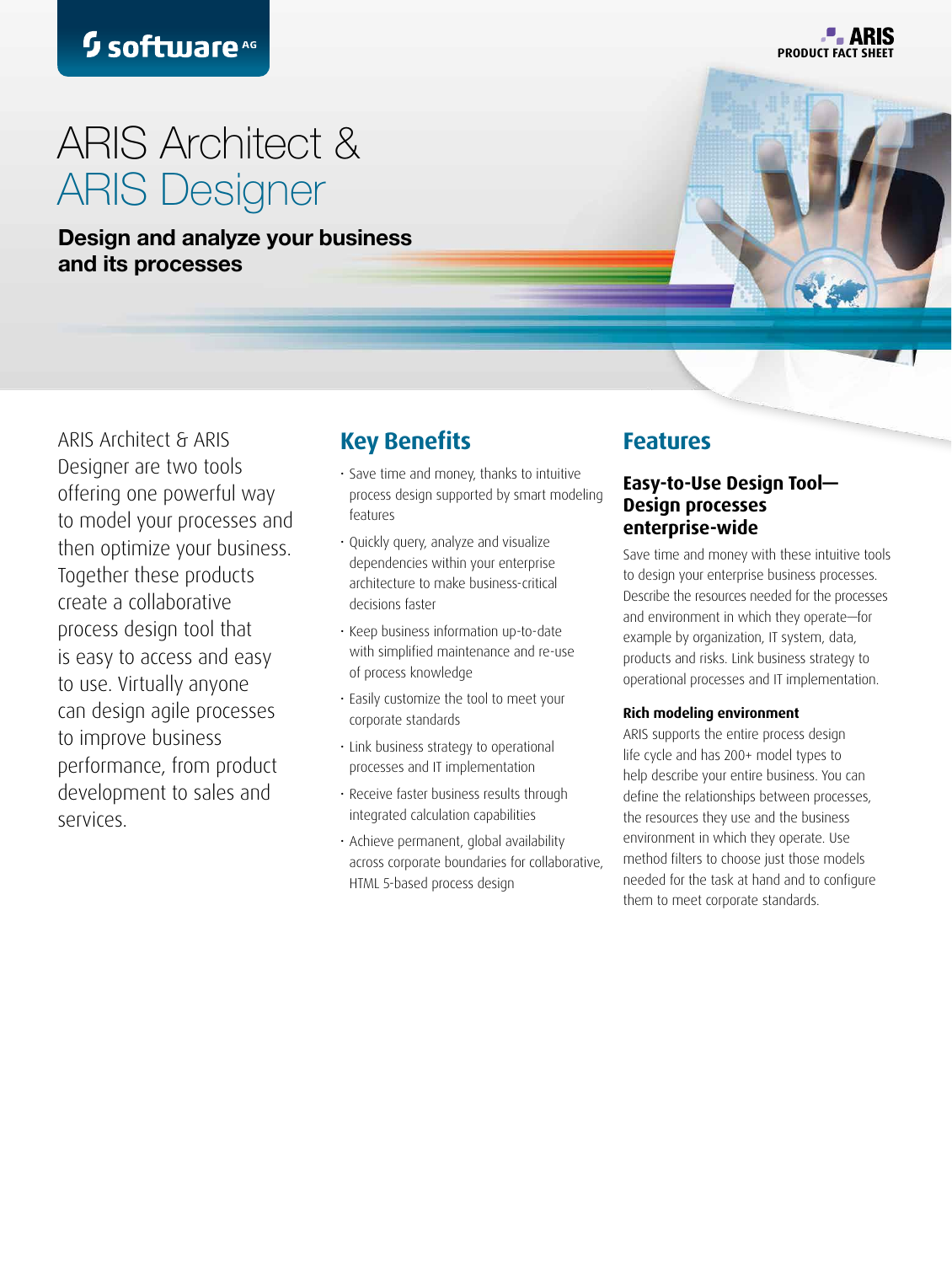# **Used for:**

### **Process Transformation:**

Process transformation enables you to:

- Establish effective Business Process Management (BPM)
- Assure consistent business-driven processes that reduce costs
- Increase process performance, transparency and agility—within and beyond corporate boundaries
- Collaborate across stakeholders to build the best processes
- Analyze and optimize processes throughout their life cycle, from strategy definition to monitoring process execution

#### **Process-Driven Management for SAP® Solutions:**

Process-Driven Management for SAP® Solutions provides the necessary support throughout the entire SAP life cycle, from strategy and requirements analysis through blueprinting to configuration, testing, training, and rolling out SAP solutions.

#### **BPM Governance:**

"A bad process is better than no process at all. A good process is better than a bad process. But even a good process can be improved." Based on this insight, the BPM governance scenario supports establishing enterprise-wide rules for process management. Defining roles and responsibilities and setting up central BPM competence centers form the basis for a comprehensive BPM system that supports continuous process improvement.

### **Easy-to-use modeling**

With ARIS process design is easy. Graphical capabilities enable you to create models quickly and present the information so it is easy to understand. Simply placing one object on top of another automatically creates the semantic relationship. ARIS is as an easy-to-use tool, especially for the process owner during process discovery and process design phase, e.g., by using the mini toolbar, fragments or the Rocket Search. The new "spreadsheet" functionality combines ARIS artifacts with other data and calculate for results.

#### **ARIS Connect**

ARIS Architect is cloud-enabled by using an additional product: ARIS Connect. It is a new product of the ARIS portfolio that can be set up on an existing ARIS repository to provide its capabilities to already existing process content. With ARIS Connect, the power of social collaboration is finally unlocked for process improvement. All stakeholders can now work together using an integrated social network to connect, communicate and collaborate to improve processes.

#### **Single "look and feel"**

A single "look and feel" across all the ARIS products makes them easy to use and reduces training efforts. ARIS Architect provides a wide range of formatting styles and templates to improve user acceptance and understanding. Create your own symbols to represent things important to your business in a way that is meaningful to your employees.

#### **Support for business notations**

- Supports both the language of business and IT with Event-driven Process Chains (EPC) or the more technical notation, Business Process Modeling Notation (BPMN™)
- Also supports Unified Modeling Language (UML), value-added chains and Entity Relationship Model (ERM)

## **Analysis and Optimization analyze and optimize processes enterprise-wide with ARIS Architect & ARIS Designer**

Understand the relationships between the entities in your business. Analyze the use of resources and enterprise-wide impacts of changes.



Use ARIS Architect and ARIS Designer to create, analyze, manage and administer an ARIS Enterprise Process Architecture.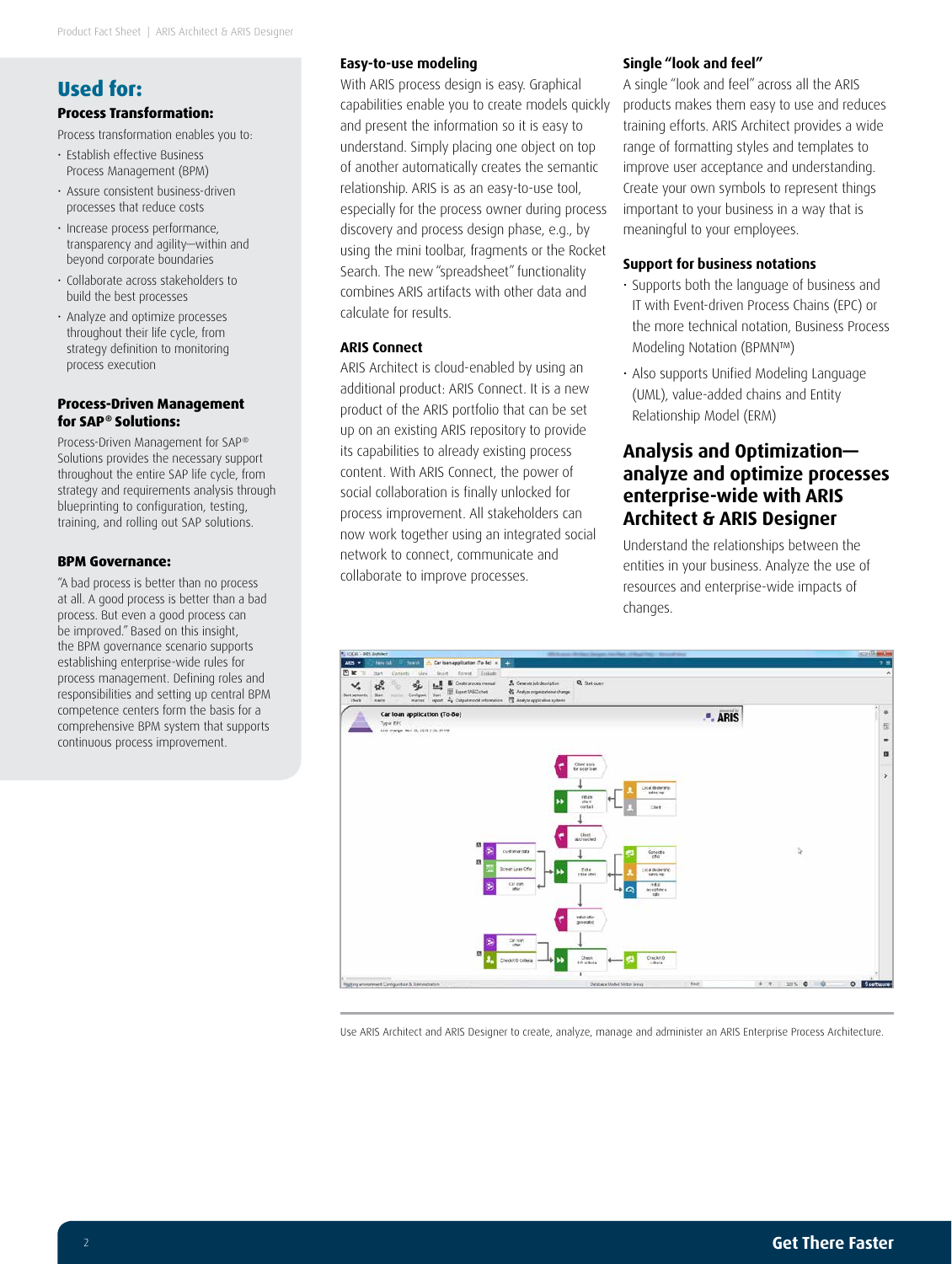#### **Ad hoc model analysis**

The object-based approach of ARIS ensures everything you model is stored in the underlying repository. This enables you to easily view which models objects are used and the relationships between the objects. Compare models—for instance, versions or "as-is" and "to-be" models. Analyze impacts enterprise-wide—for example, which IT systems support which processes. Use a graphical query builder to design and manage results in views or spreadsheets.

#### **Search & query**

Find models, objects and duplicates anywhere in the database based on name, attribute value or when last accessed. Pre-defined queries can be used to display more complex relationships for example, which people use the systems that support the tasks in a specific process.

#### **Analysis, reports & macros**

Evaluate processes in terms of quality and use resulting Key Performance Indicators (KPIs) to optimize processes. Create reports in text, table or chart form. Using a script wizard, you can run report scripts that produce output in several different formats, such as XLS, DOC, RTF, TXT, HTML and PDF.

#### **Central ARIS repository**

Hundreds of people across your enterprise can access the central repository simultaneously to assure consistency and re-usability of models and data. The central ARIS repository provides data for analysis and reports and enables you to monitor processes using KPIs to assure processes are aligned with corporate objectives. You can also capture and incorporate modeling information outside of ARIS by linking documents. Also, link directly to popular Document Management Systems (DMS).

## **Model Management assure structure and ease of navigation**

Manage the models in the database to provide structure and ease of navigation. Administer users and access rights to ensure the right people access the right information. Import data from Microsoft® Visio® and Microsoft® Excel® to shortcut building models. Manage versions and variants.

| <b>NE</b> Cranetable view<br>Ti-annual<br>To Partetizente   Ili Dakoe<br>С<br>V Linkate teble<br>PEARLSHELL 35 PARTIES<br>175 Sound Speech.<br><b>Extract.</b><br>10 mm<br><b>E</b> Coletatek                                                         |                                       |                                                                                                                         |                                    |
|-------------------------------------------------------------------------------------------------------------------------------------------------------------------------------------------------------------------------------------------------------|---------------------------------------|-------------------------------------------------------------------------------------------------------------------------|------------------------------------|
| $\overline{\phantom{a}}$<br>Delivery Pend                                                                                                                                                                                                             | Overall                               |                                                                                                                         |                                    |
|                                                                                                                                                                                                                                                       | Table 1                               |                                                                                                                         |                                    |
| Pre Giesel Car<br><b>Edition For a demolisier</b><br>Analists rentale                                                                                                                                                                                 |                                       |                                                                                                                         |                                    |
| <br>Traite in Policy<br>toles ma<br>also for basis in                                                                                                                                                                                                 |                                       |                                                                                                                         |                                    |
|                                                                                                                                                                                                                                                       |                                       |                                                                                                                         | Caratta data                       |
| Successors<br>belongs to - x Droup<br><b>Britain's service</b><br>.,<br><b>Voltario Value</b><br>des for fixes at<br>8 Pacacoground -> Model<br># has relation with -> Object<br>8 centure in a Mediat                                                | $_{21}$                               | Time whole dertification number                                                                                         |                                    |
|                                                                                                                                                                                                                                                       | 23<br>Local dealership lutes sep<br>u | To Conter vehicle selling price                                                                                         | Car offer data<br>ES Car Offer     |
|                                                                                                                                                                                                                                                       | 35                                    | To Forward vehicle registration certificate to back office<br>To forward rehicle regionation certificate to back office | Car Offer                          |
|                                                                                                                                                                                                                                                       | 56                                    |                                                                                                                         | ES CLFIke                          |
|                                                                                                                                                                                                                                                       | $\mathbb{R}^2$                        |                                                                                                                         | El Sales rep data                  |
| Contigura<br>.,                                                                                                                                                                                                                                       | $\overline{\mathbf{a}}$               | <b>Congrats New offer</b>                                                                                               | Carlosneller                       |
| <b>Variation</b> felow<br>week<br>Configure<br>value<br>.,<br>Contable Forest<br>aplara at<br><b><i><u>pretid at Form</u></i></b><br>Determine<br>.,<br>Registrant<br><b><i><u>RESERVE</u></i></b><br>Detering<br>œ<br>Regisement<br>1946-744-745-745 | 19                                    | Cenerata New offer                                                                                                      | ES Car loan offer                  |
|                                                                                                                                                                                                                                                       | 42                                    | <b>Distance condit approval</b>                                                                                         | Customer data                      |
|                                                                                                                                                                                                                                                       | 祐                                     | <sup>11</sup> Initiate undit approval                                                                                   | Colores deta                       |
|                                                                                                                                                                                                                                                       | $\overline{12}$                       |                                                                                                                         | Commerciata                        |
|                                                                                                                                                                                                                                                       | $\overline{11}$                       | TIT Initiate credit approval and check customer solvency                                                                | <b>ET</b> televiney                |
|                                                                                                                                                                                                                                                       | 44                                    |                                                                                                                         | Customer data                      |
|                                                                                                                                                                                                                                                       | ES.                                   | Initiate credit approval and check customer sulvency                                                                    | ES Selvancy                        |
|                                                                                                                                                                                                                                                       | 46                                    | D Open sist application mansher                                                                                         | Credit application                 |
|                                                                                                                                                                                                                                                       | <b>u</b>                              |                                                                                                                         | Credit application number          |
|                                                                                                                                                                                                                                                       | 48                                    | <sup>63</sup> Property other options                                                                                    | ES Solveney                        |
|                                                                                                                                                                                                                                                       | $\overline{a}$                        | Phopous other cytones                                                                                                   | E <sup>2</sup> Solvency            |
|                                                                                                                                                                                                                                                       | $\overline{M}$                        | 22 Recent vehicle down payment/ trade-in                                                                                | Caratta data                       |
|                                                                                                                                                                                                                                                       | $\mathbf{S}$                          |                                                                                                                         | Creat spplication                  |
|                                                                                                                                                                                                                                                       | R                                     | To leand contit application type                                                                                        | S Sales my data                    |
|                                                                                                                                                                                                                                                       | $33$                                  | <b>III</b> Select vehicle type                                                                                          | Car offer data                     |
| Pre-Dienet Car<br>thick it bade-                                                                                                                                                                                                                      | s                                     | <b>TI</b> Calculate credit                                                                                              | 11 Calculation Template            |
| Traile is Public<br>posada la                                                                                                                                                                                                                         | $^{56}$                               | Ξ<br>Cainsiste vehicle value for made as                                                                                | To Pue Chemed Car Trade in Policy  |
|                                                                                                                                                                                                                                                       | 56                                    | To Check if trade-in popolitie                                                                                          | Fill Pre-Demad Car Trade-in Policy |
|                                                                                                                                                                                                                                                       | 57                                    | Configure vehicle options an quotation form                                                                             | Constan Fairs                      |
| <b>Check if Insiders</b>                                                                                                                                                                                                                              | 56                                    | <sup>23</sup> Create purchase                                                                                           | Custoten Form                      |
| a weal so car<br>generation by                                                                                                                                                                                                                        | 18                                    | To Coles periode data                                                                                                   | <b>El Quistan Fees</b>             |
|                                                                                                                                                                                                                                                       | 68                                    | Stam det dout sjette                                                                                                    | Till teter of reaction             |
|                                                                                                                                                                                                                                                       | ĸ                                     | > Hom dies shout rejection<br>N                                                                                         | El Letter of reservon              |
| Marake ara lask                                                                                                                                                                                                                                       | 設                                     | To legislic qualitament and visito che data                                                                             | Constan Form                       |
| <b>Crack application</b><br><b>Combin</b>                                                                                                                                                                                                             |                                       |                                                                                                                         | $\sim$                             |

Query data or information to get more in depth understanding of dependencies between people, processes, data and IT.

#### **The available ARIS Extension Packs for ARIS Architect (A) and ARIS Designer (D) are:**

- ARIS Business Strategy (A, D)
- ARIS Simulation (A)
- ARIS Publisher (A, D)
- ARIS Process Governance (A)
- ARIS Enterprise Architecture (A, D)
- ARIS IT Inventory (A)
- ARIS for SAP® Solutions (A, D)
- BPE Life Cycle (integration with webMethods) (A)